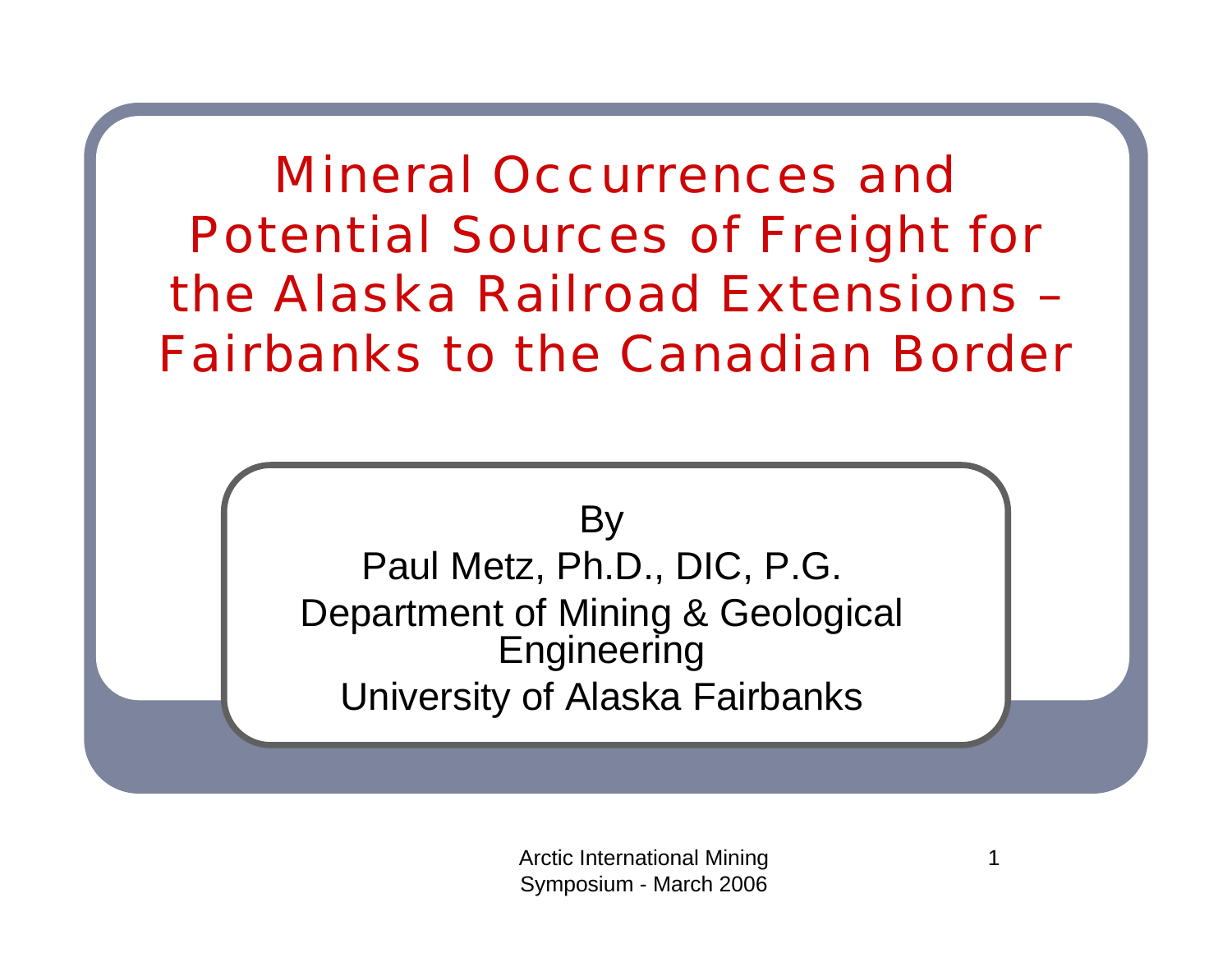# **Objectives**

- Estimation of the expected tonnage of mineral concentrates that would be generated within a 200 km wide corridor along the proposed route of the railroad extensions from Fairbanks to the Canadian Border over the next 50 years.
- Estimation of the expected economic impact of the mines that would generate those mineral concentrates.

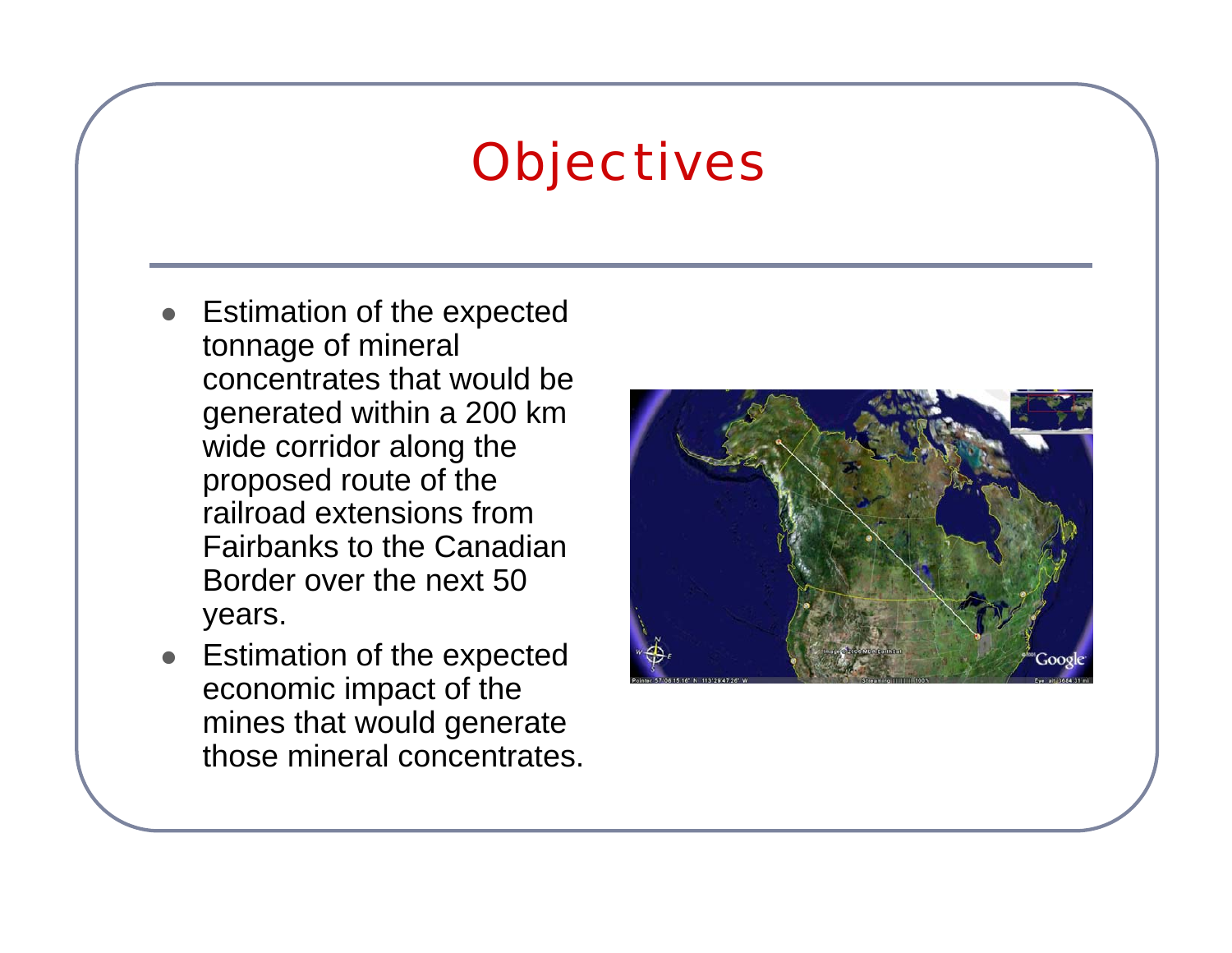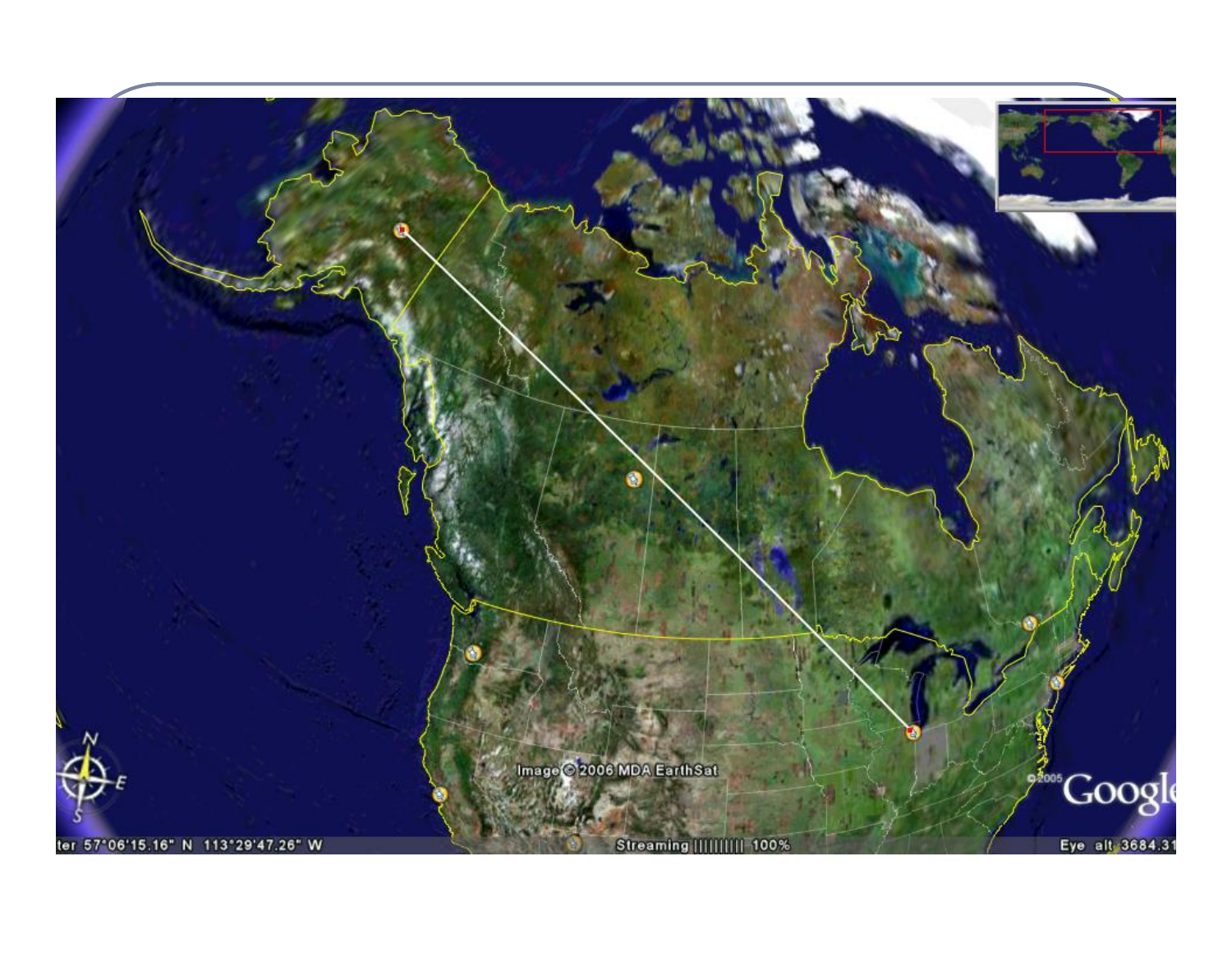## Sources of Data

- Alaska Resources Data Files (ARDF)
- Mineral Deposit Models in ARDF from Cox and Singer (1986).
- Mineral Evaluation Models developed for each mineral deposit model utilizing U.S. Bureau of Mines Cost Estimating System adjusted for current costs and mineral commodity prices.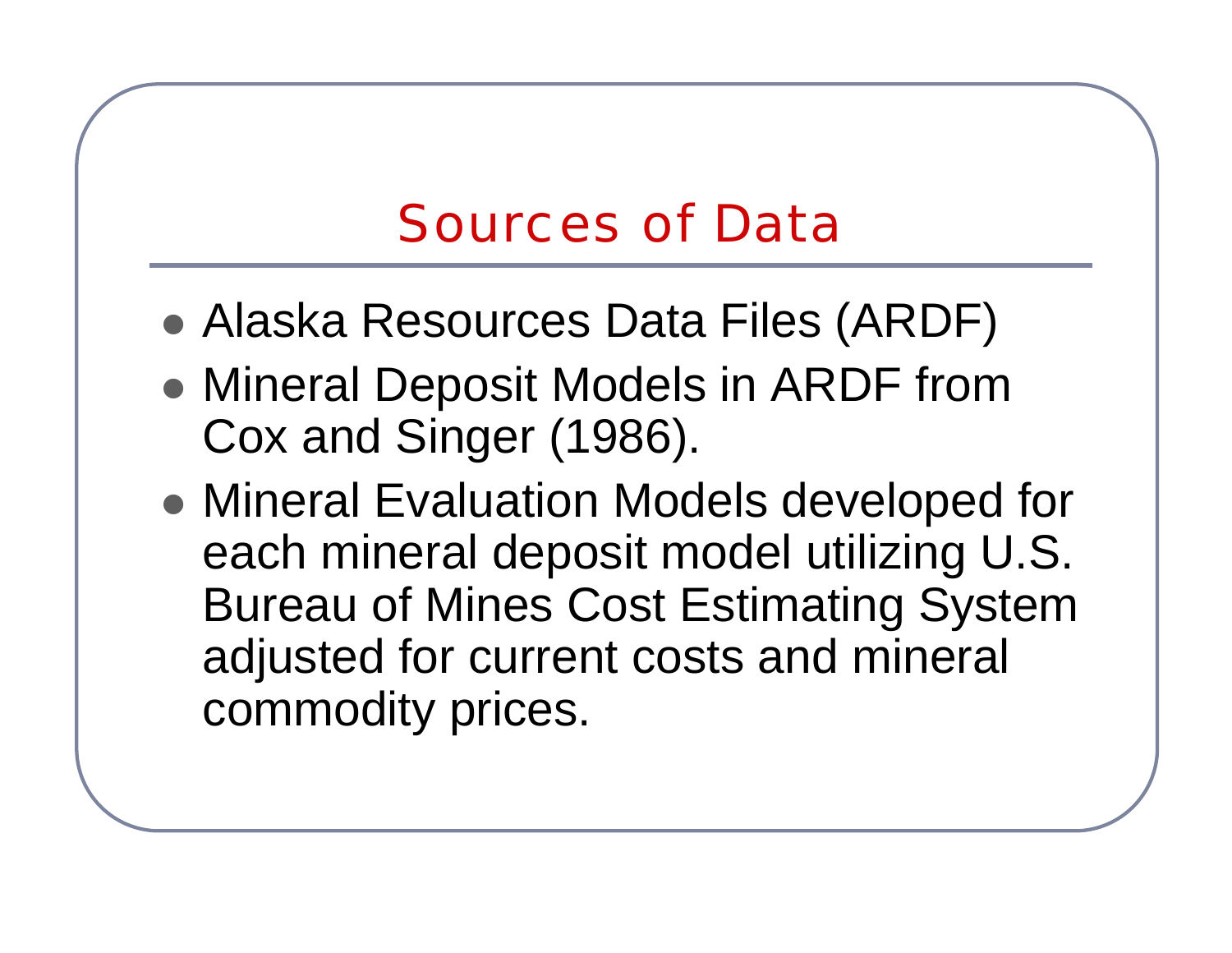## Example of Alaska Resource Data Files Mineral Locations



1:250,000-scale quadrangle, Alaska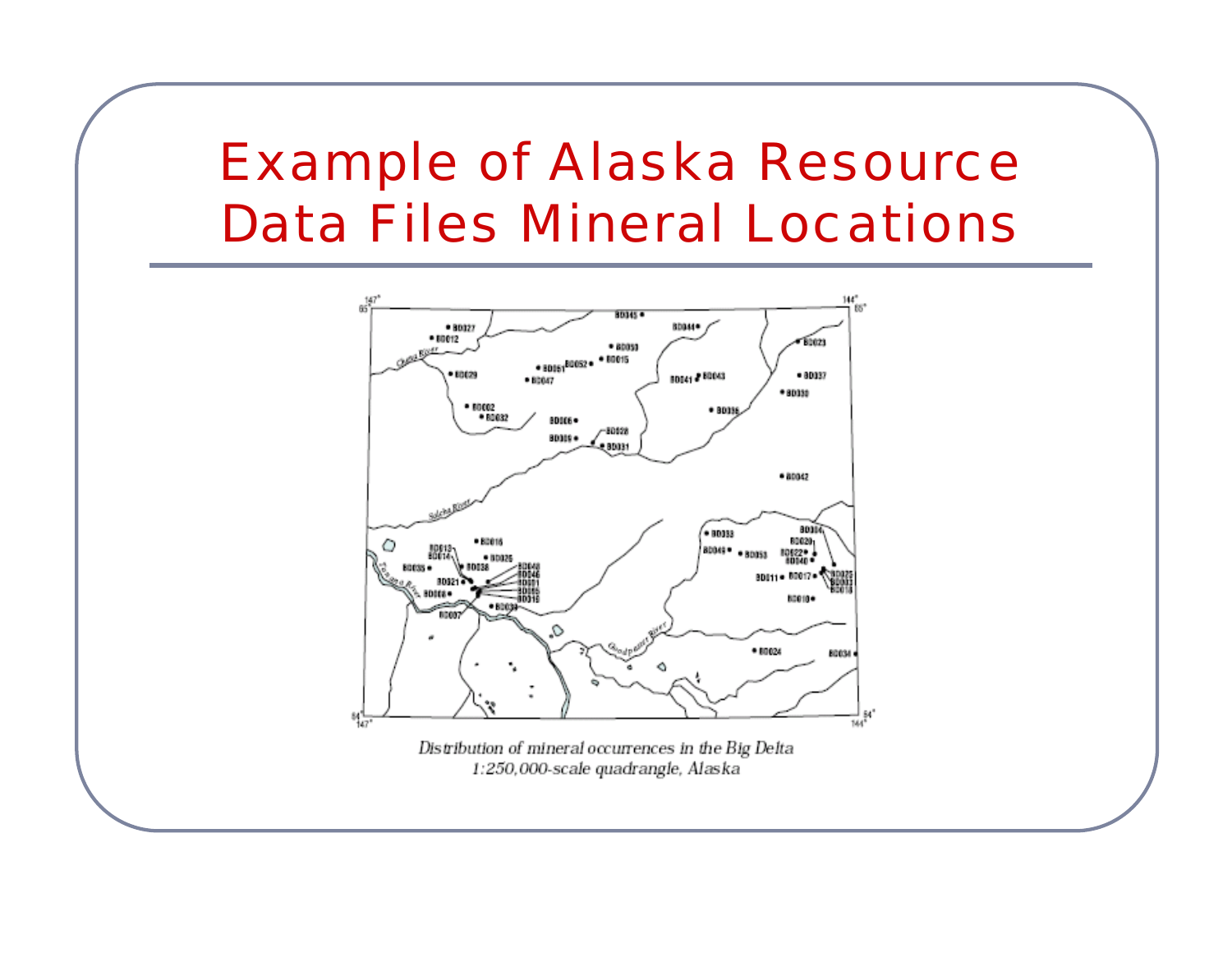## Example of Tonnage Curve for Mineral Deposit Model from Cox and Singer 1986

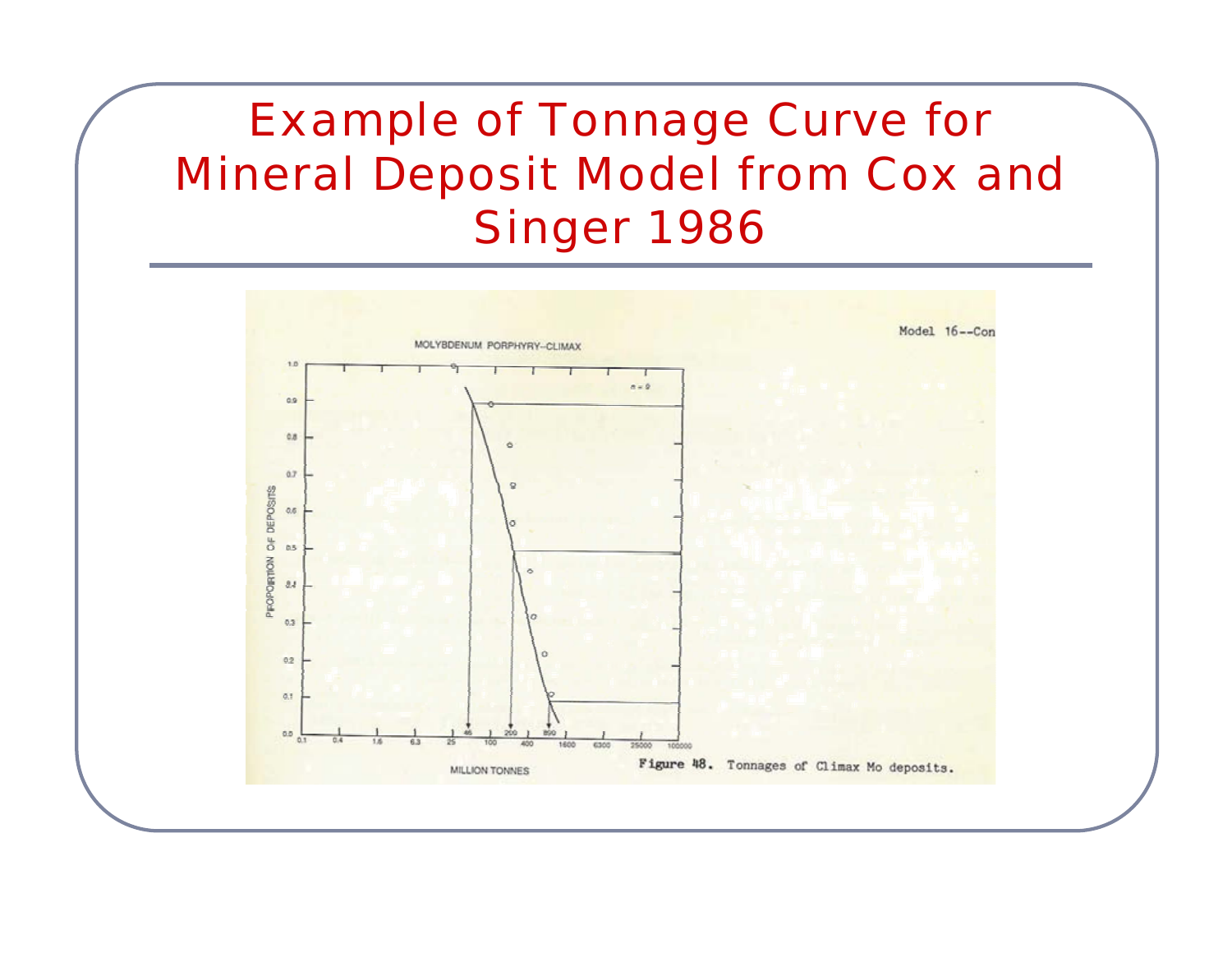# Example of Grade Curve from Cox and Singer 1986

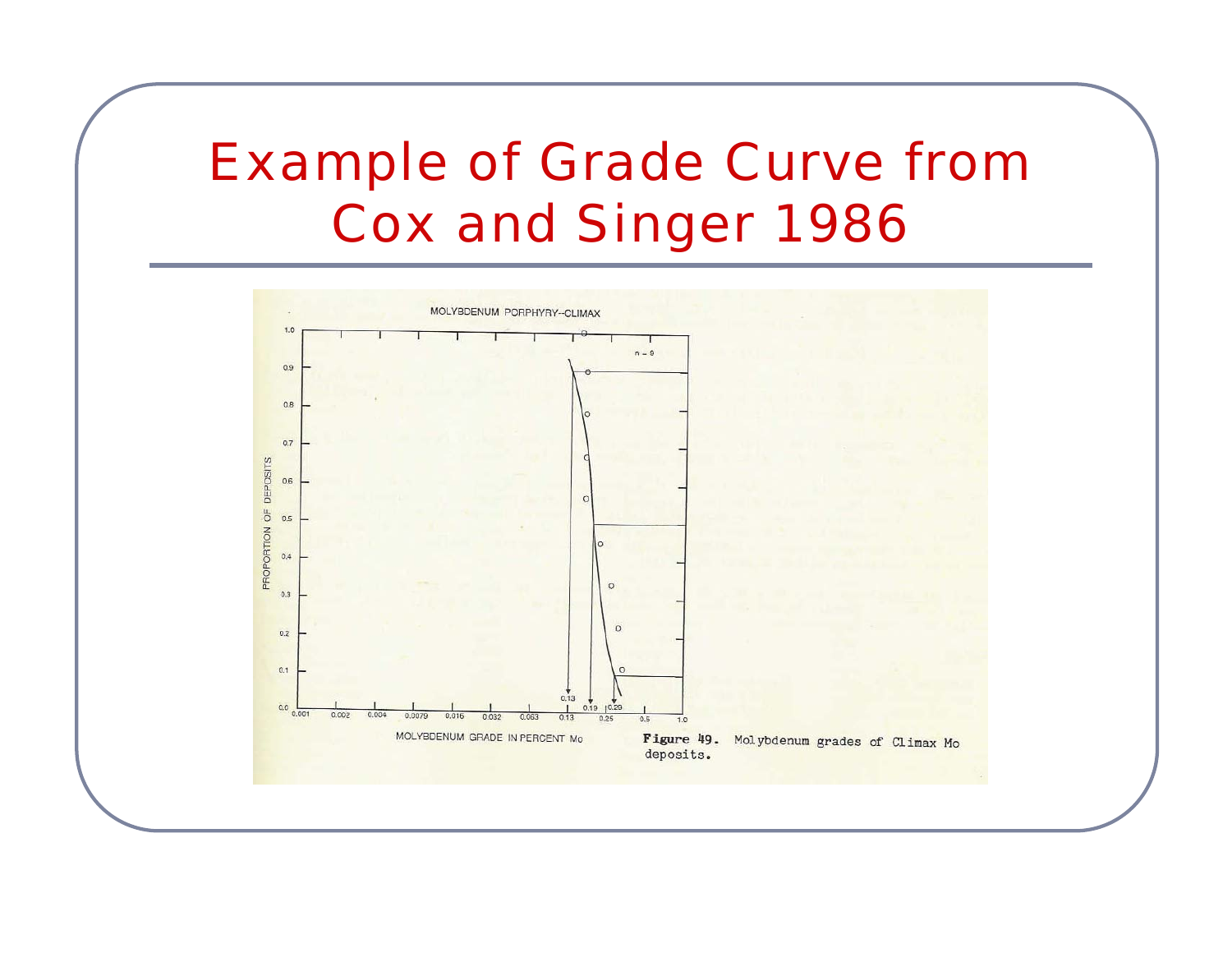# Mineral Valuation ModelsInput and Output Data

- $\bullet$  Mineral valuation models for 50 and 90 percentile tonnage and grade for 43 different mineral deposit types.
- $\bullet$ Deposit type.
- Surface or underground mining method.
- $\bullet$ Total tonnage/grade.
- Extraction rate.
- $\bullet$ Dilution/waste rate.
- $\bullet$ Proposed mine life.
- $\bullet$ Daily production.
- Maximum ore depth.
- $\bullet$ Stripping ratio.
- Site haulage distance.
- $\bullet$ Distance to power.
- $\bullet$ Beneficiation method.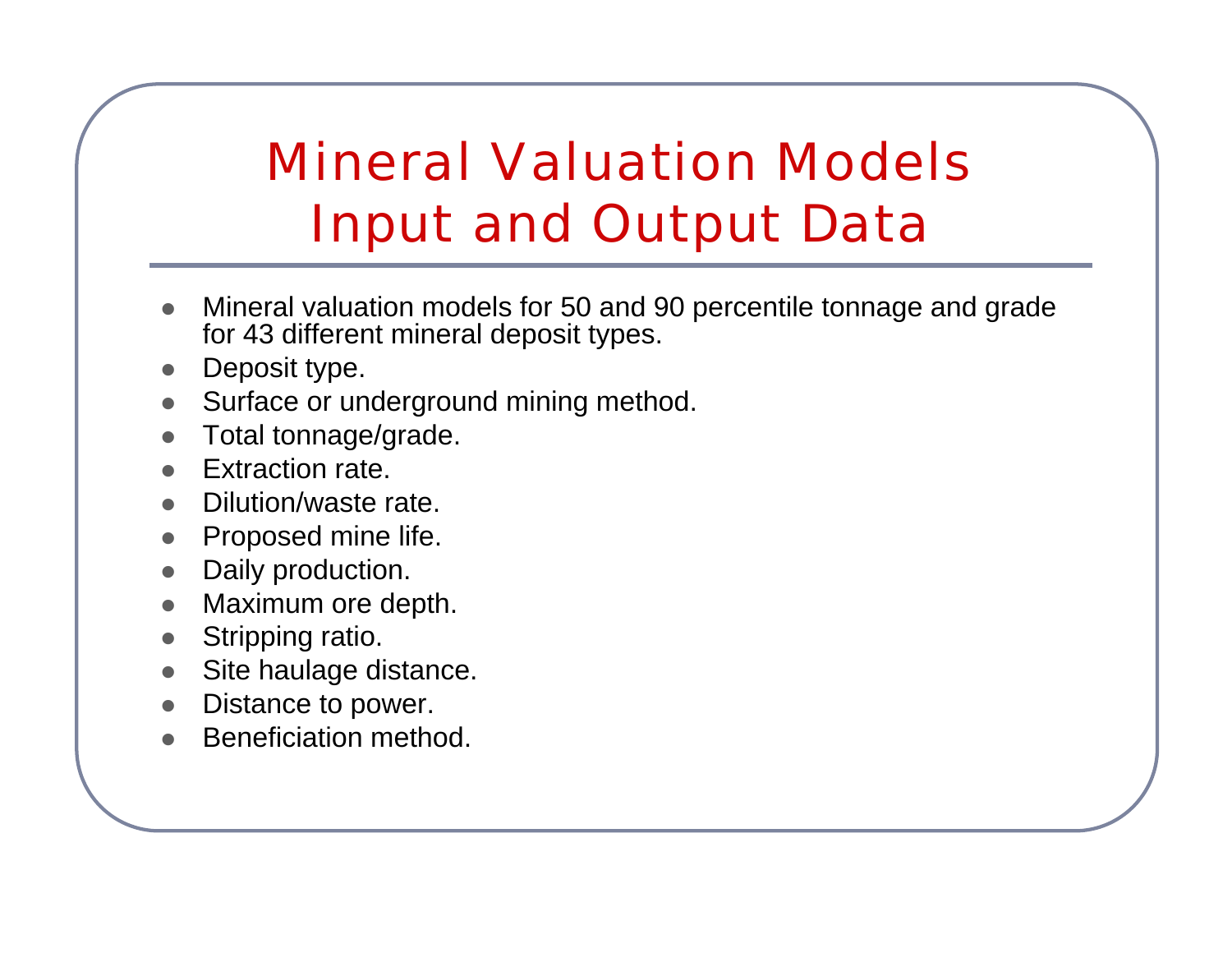# Mineral Valuation ModelsInput and Output Data

- Mine capital and operating cost estimates
- Mill capital and operating cost estimates
- Infrastructure and operating cost estimates.
- Revenue estimates based on current commodity prices
- Cash flow analysis base on current taxation rates.
- Minimum rate of return on capital  $= 10\%$ .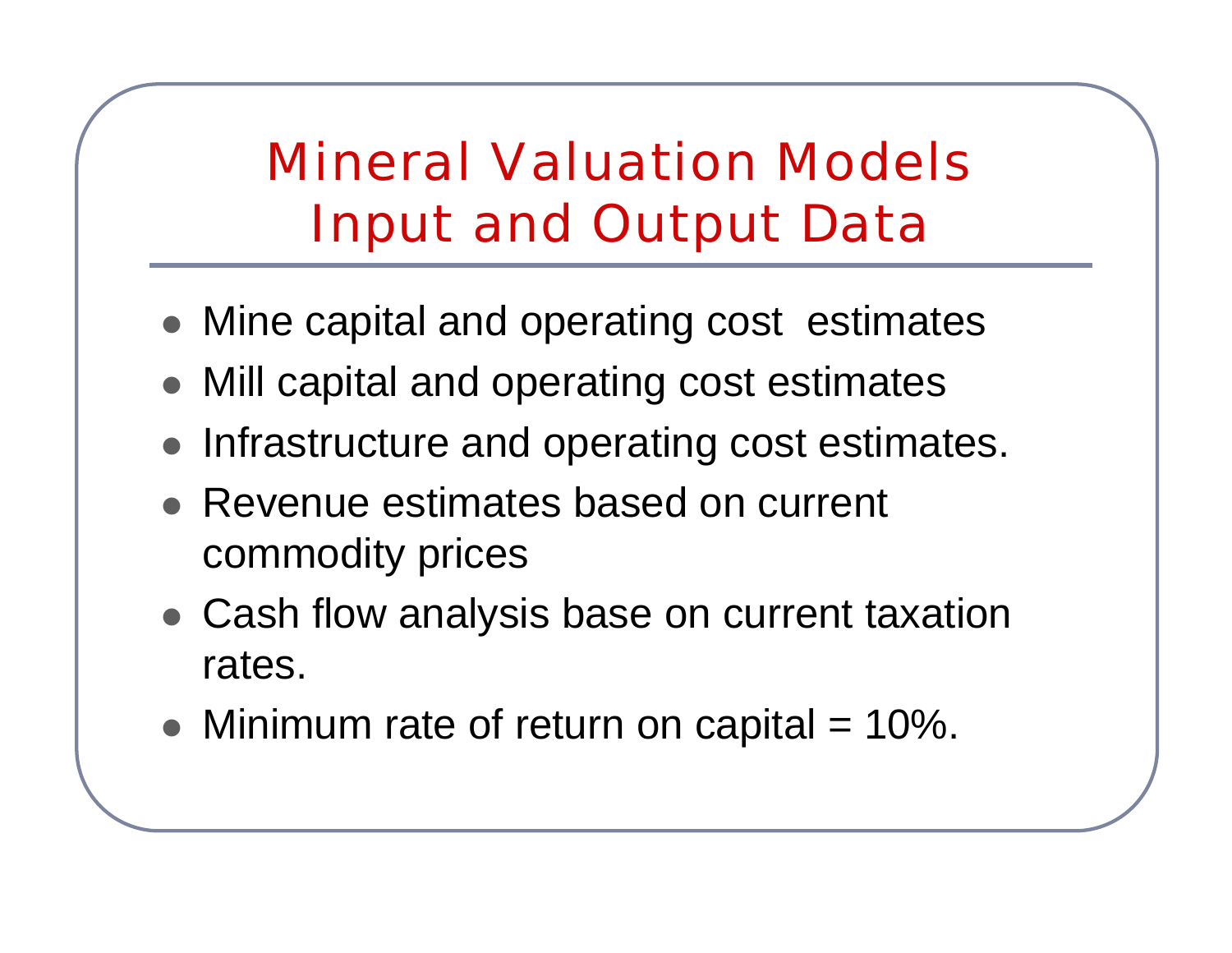## Mineral Occurrences in Each Quadrangle Transected by Proposed Railroad Extension Corridor

| Quadrangle       | No. Min. Occur. |
|------------------|-----------------|
| Livengood        | 155             |
| Fairbanks        | 115             |
| Circle           | 2               |
| <b>Big Delta</b> | 14              |
| <b>Healy</b>     | 37              |
| Mt Hayes         | 153             |
| Gulkana          | 29              |
| Eagle            | 17              |
| <b>Tanacross</b> | 21              |
| Nabesna          | 45              |
| Total            |                 |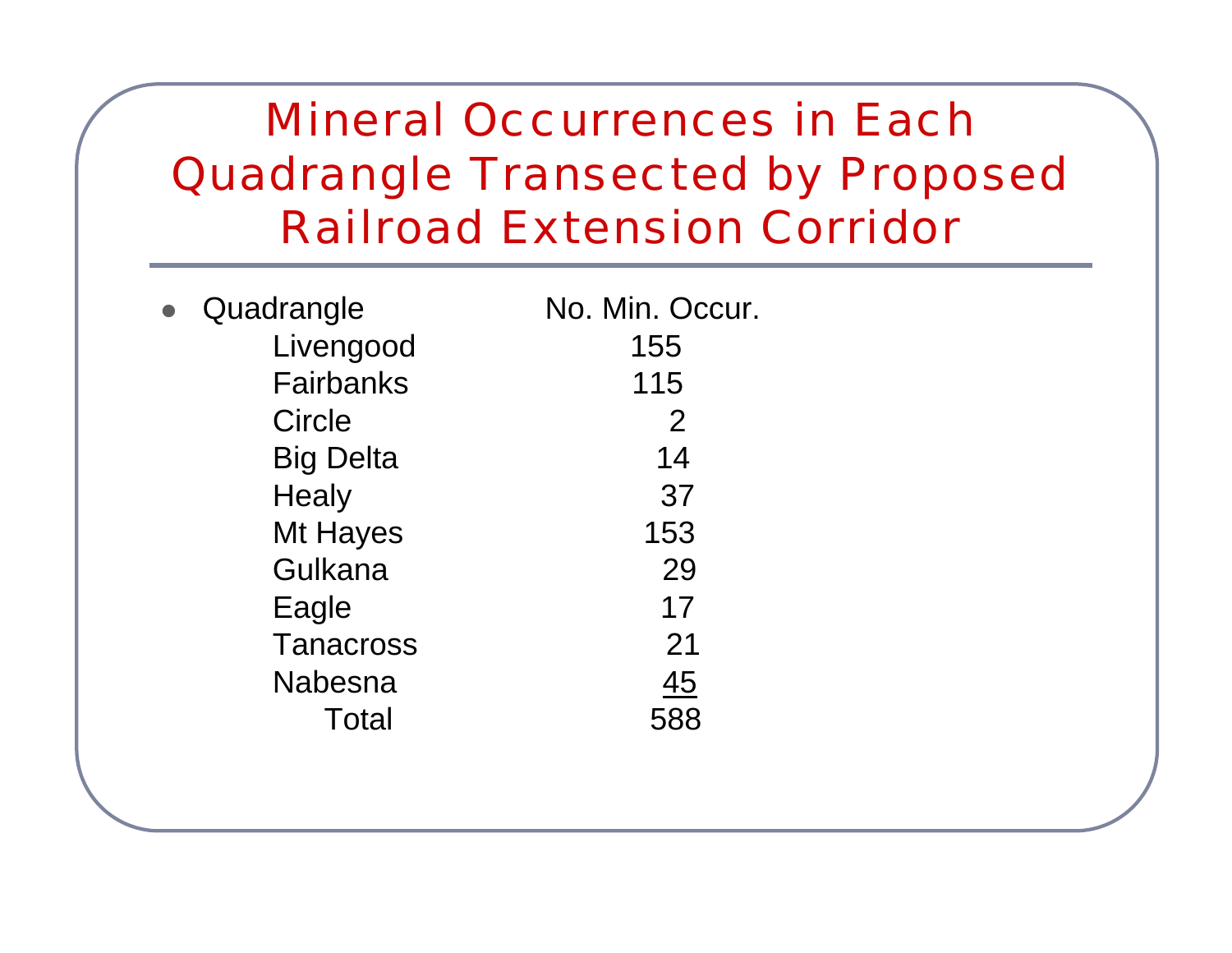## Mineral Deposit Model Types (After Cox and Singer, 1986)

- 1. Stillwater Ni-Cu
- $\bullet$ 7a. Synorogenic-synvolcanic Ni-Cu
- $\bullet$ 8a. Minor podiform Cr
- 8b. Major podiform Cr
- 8c. Limassol Forest Co-Ni
- 8d. Serpentine hosted asbestos
- 10. Carbonatite
- 14a W skarn
- 14b. Sn skarn
- 14c. Replacement Sn
- 15a W veins
- 16. Climax Mo
- 17. Porphyry Cu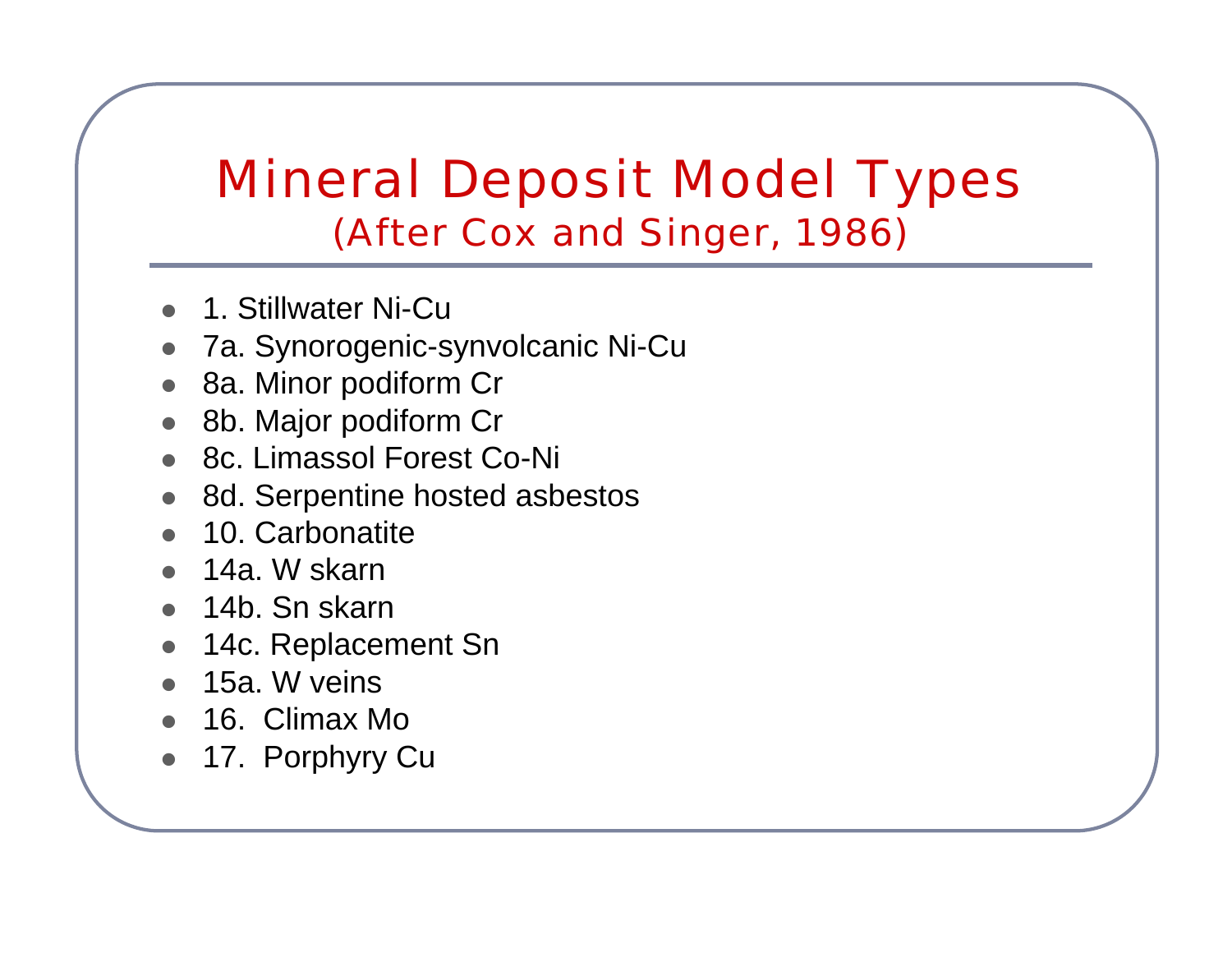#### Mineral Deposit Model Types (After Cox and Singer, 1986)

- 18b. Cu -skarn
- 18c. Zn-Pb skarn
- 18d. Fe skarn
- 20c. Porphyry Cu-Au
- 21a. Porphyry Cu-Mo
- $\bullet$  21b. Porphyry Mo low-F
- 22a. Volcanic hosted Cu-As-Sb
- 22b. Au-Ag-Te veins
- $\bullet$ 22c. Polymetallic veins
- 23. Basaltic Cu
- 24b. Besshi massive sulfide
- 25a. Hot-springs Au-Ag
- 25c. Comstock epithermal veins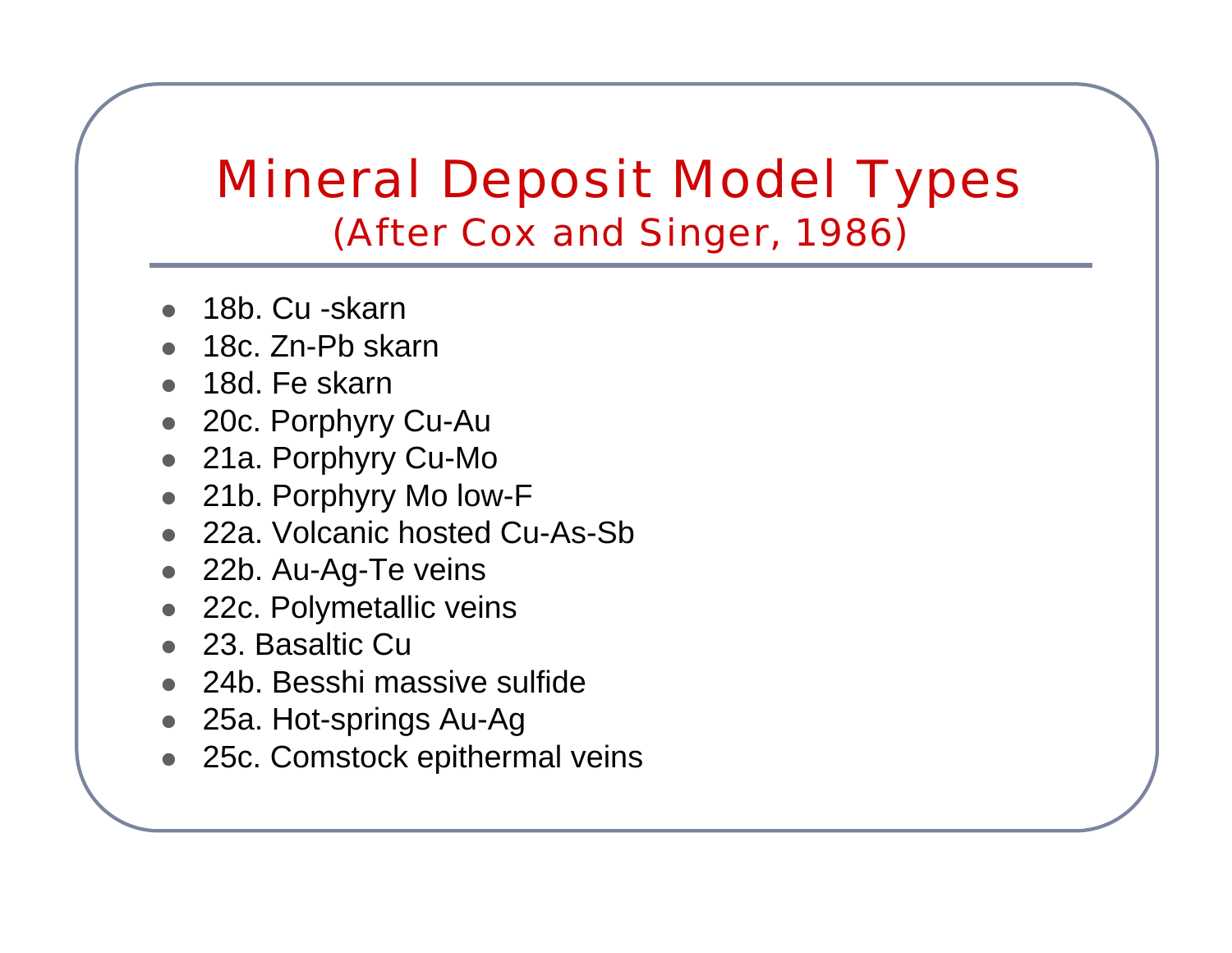#### Mineral Deposit Model Types (After Cox and Singer, 1986)

- 26a. Carbonated-hosted Au-Ag
- $\bullet$ 27d. Sb deposits
- $\bullet$ 28a. Kuroko massive sulfide
- $\bullet$ 29a. Quartz-pebble conglomerate Au-U
- $\bullet$ 36a. Low-sulfide Au-quartz veins
- $\bullet$ 36b. Homestake Au
- $\bullet$ 37a. Unconformity U-Au
- $\bullet$ 39a. Gold on flat faults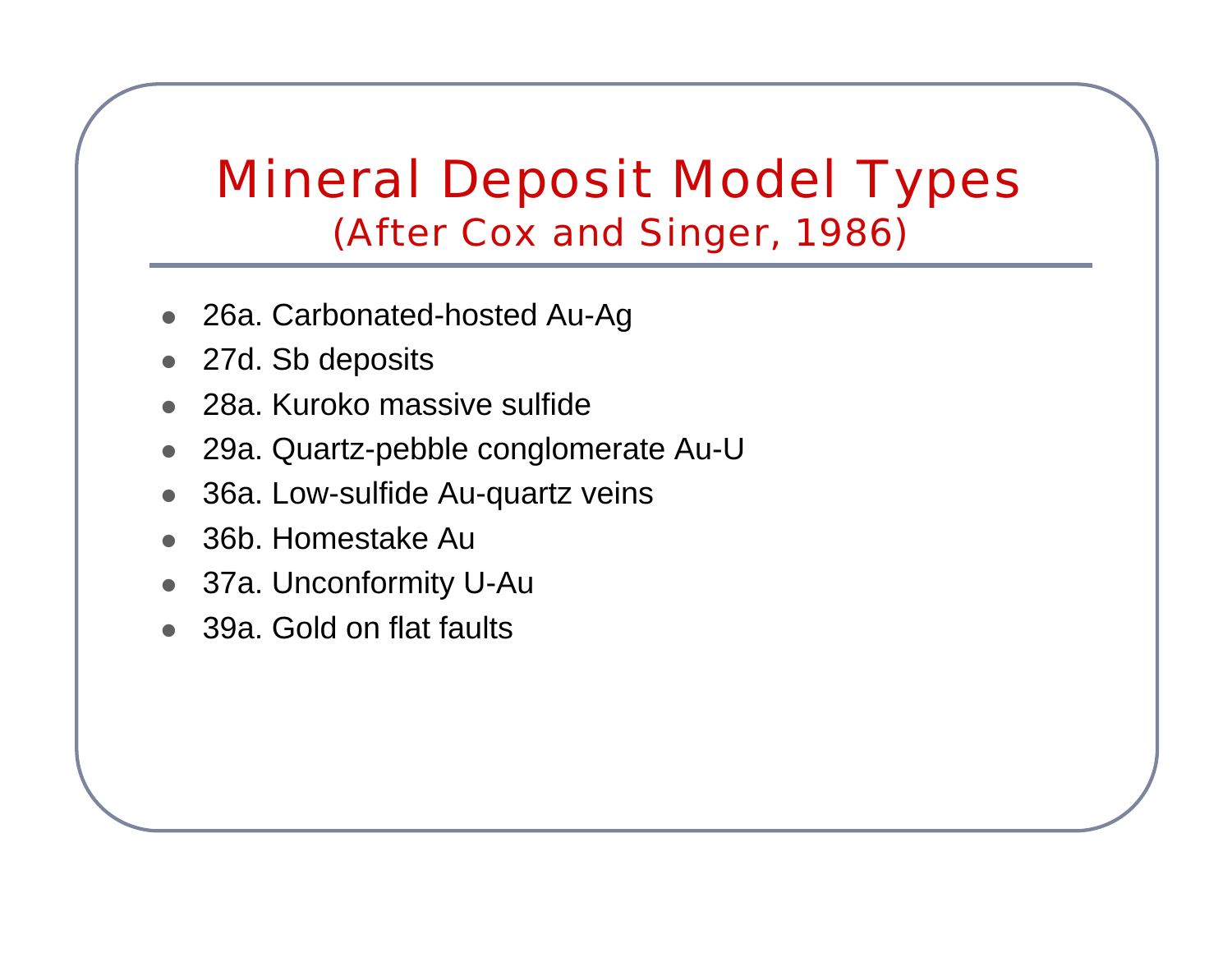#### Mineral Commodity Prices (as of February 2006)

| Metal Prices Use in this Investigation (February 2006) |           |        |  |  |  |
|--------------------------------------------------------|-----------|--------|--|--|--|
|                                                        | Units     | Price  |  |  |  |
| Commodity                                              |           |        |  |  |  |
| Aluminum                                               | \$/lb     | 1.16   |  |  |  |
| Antimony                                               | \$/lb     | 0.85   |  |  |  |
| Arsenic                                                | \$/lb     | 0.45   |  |  |  |
| Asbestos                                               | \$/ton    | 125.00 |  |  |  |
| <b>Barite</b>                                          | \$/ton    | 23.00  |  |  |  |
| <b>Bismuth</b>                                         | \$/lb     | 0.18   |  |  |  |
| Cadmium                                                | \$/lb     | 0.25   |  |  |  |
| Chromite                                               | \$/lb     | 2.18   |  |  |  |
| Cobalt                                                 | \$/lb     | 18.00  |  |  |  |
| Columbium                                              | \$/lb     | 8.07   |  |  |  |
| Copper                                                 | \$/lb     | 2.20   |  |  |  |
| Fluorite                                               | \$/lb     | 152.00 |  |  |  |
| Germanium                                              | \$/lb     | 391.00 |  |  |  |
| Gold                                                   | $$/tr$ oz | 560.00 |  |  |  |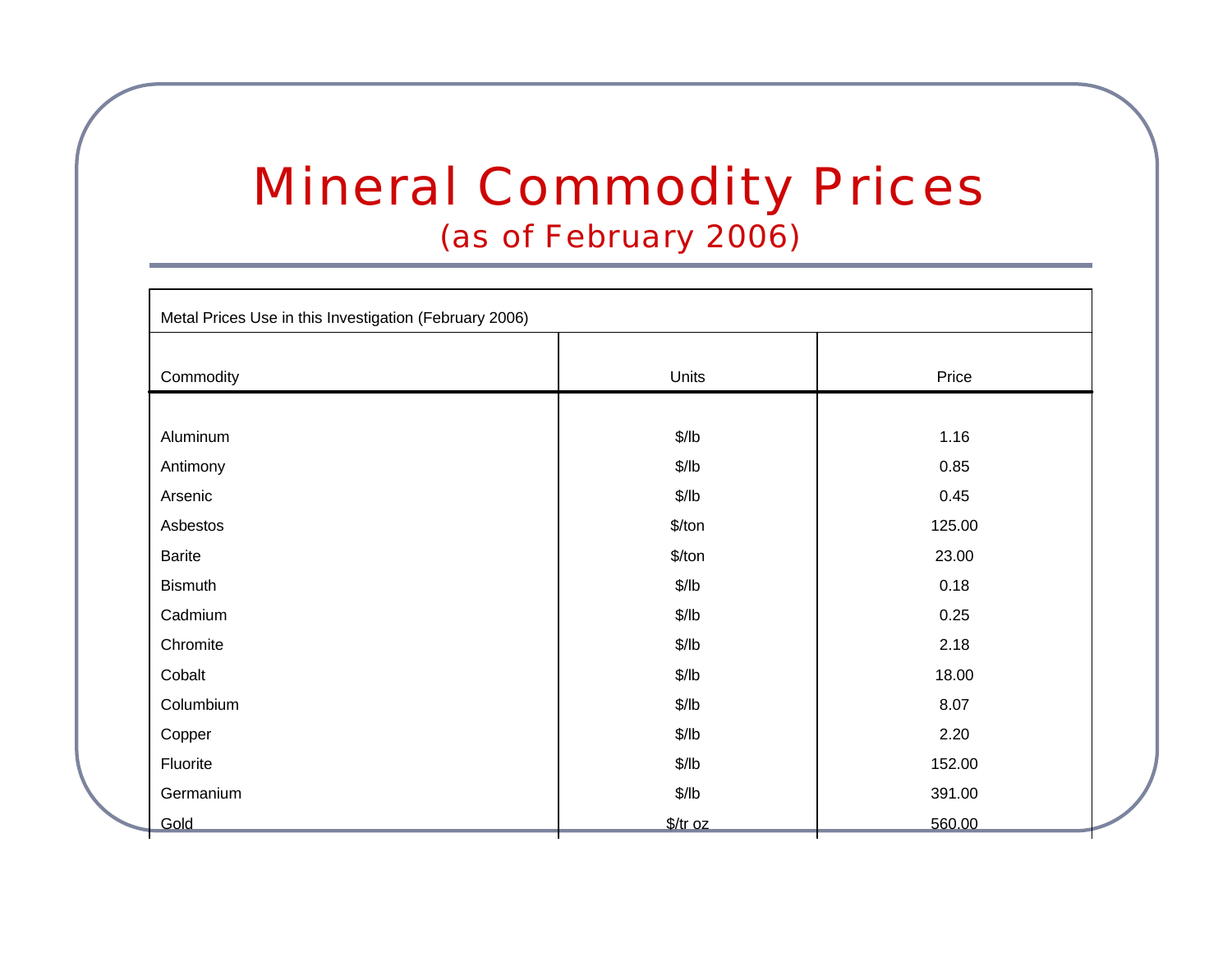#### Mineral Commodity Prices (Continued)

| Iron       | \$/ton-unit        | 0.60    |
|------------|--------------------|---------|
| Lead       | \$/lb              | 0.58    |
| Mercury    | \$/flask           | 700.00  |
| Molybdenum | \$/lb              | 23.00   |
| Nickel     | \$/lb              | 6.75    |
| Palladium  | $\frac{f}{f}$ troz | 286.00  |
| Rhodium    | $\sqrt{2}/oz$      | 3095.00 |
| Platinum   | $$/tr$ oz          | 1050.00 |
| Silver     | f(x)               | 9.30    |
| Tantalum   | \$/lb              | 182.62  |
| Tin        | \$/lb              | 2.48    |
| Titanium   | \$/lb              | 1.30    |
| Tungsten   | \$/lb              | 1.82    |
| Vanadium   | \$/lb              | 1.75    |
| Zinc       | \$/lb              | 1.03    |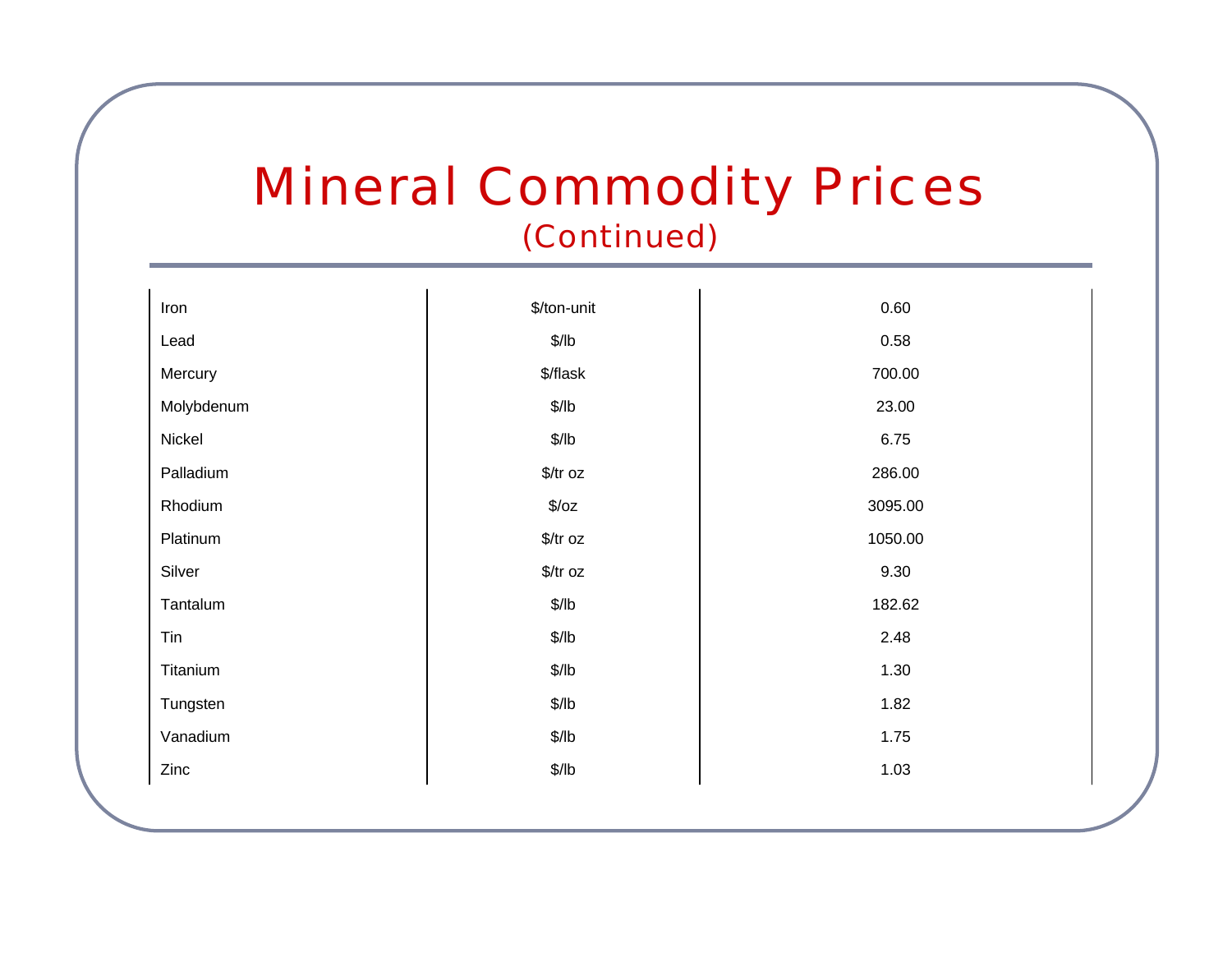## Probabilities

- Probabilities of discovery and development at a given tonnage and grade
	- $\bullet$  Mineral occurrence not in historic mining district – upper 90 percentile;  $P = 0.001$
	- $\bullet$  Mineral occurrence not in historic mining district – upper 50 percentile;  $P = 0.05$
	- $\bullet$  Mineral occurrence in historic mining district – upper 90 percentile;  $P = 0.01$
	- $\bullet$  Mineral occurrence in historic mining district – upper 50 percentile;  $P = 0.5$
	- $\bullet$  Mineral occurrence in historic mining district, adjacent to major mine – upper 90 percentile;  $P = 0.1$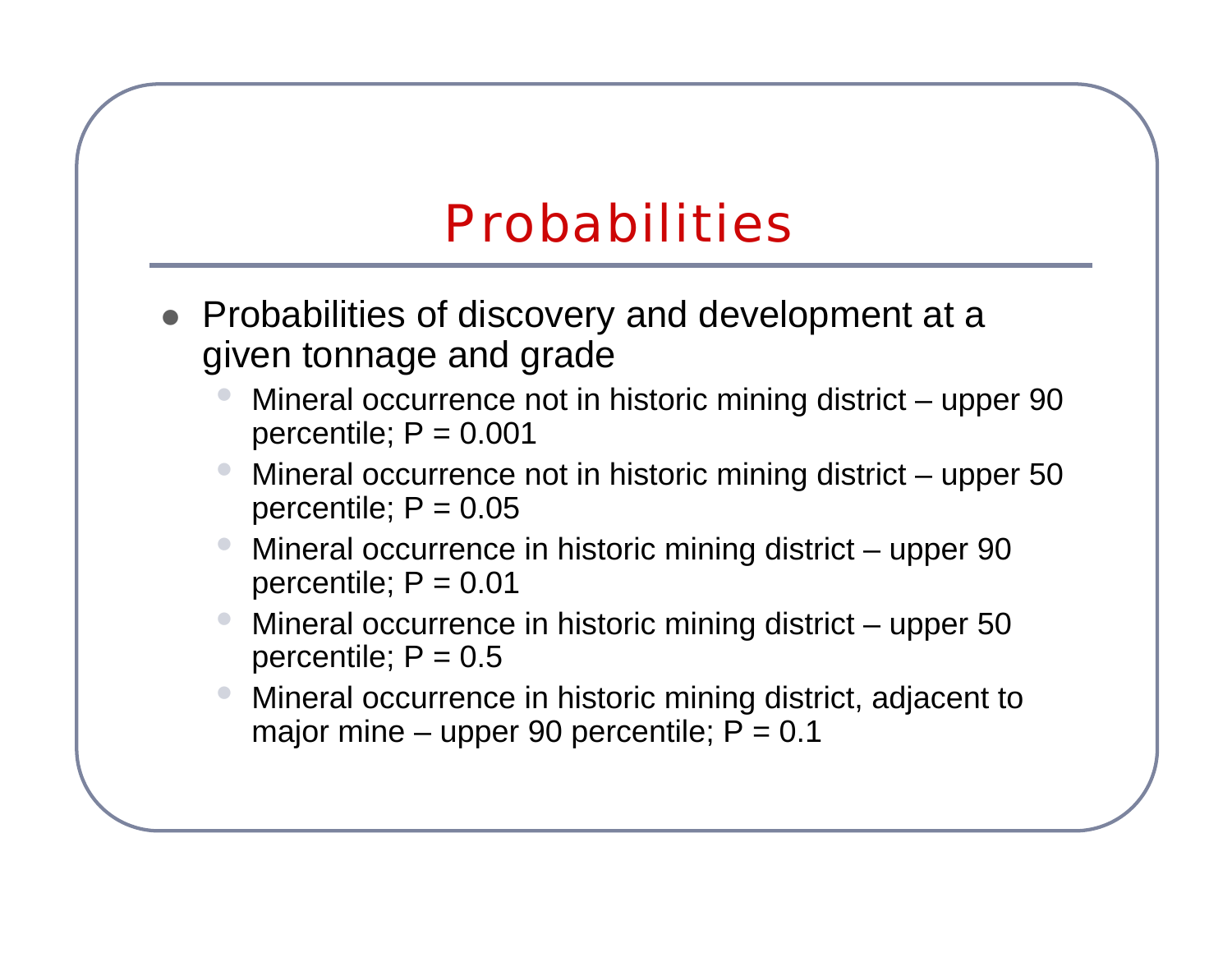# Expected Tonnage of **Concentrates**

- 50 Percentile tonnage and grade; Expected Tonnage = 100,000 tons per year.
- 90 Percentile tonnage and grade: Expected Tonnage  $= 1,000,000$  tons per year (equivalent tonnage from the development of only one porphyry Mo deposit or one layer mafic complex Cu-Ni deposit).